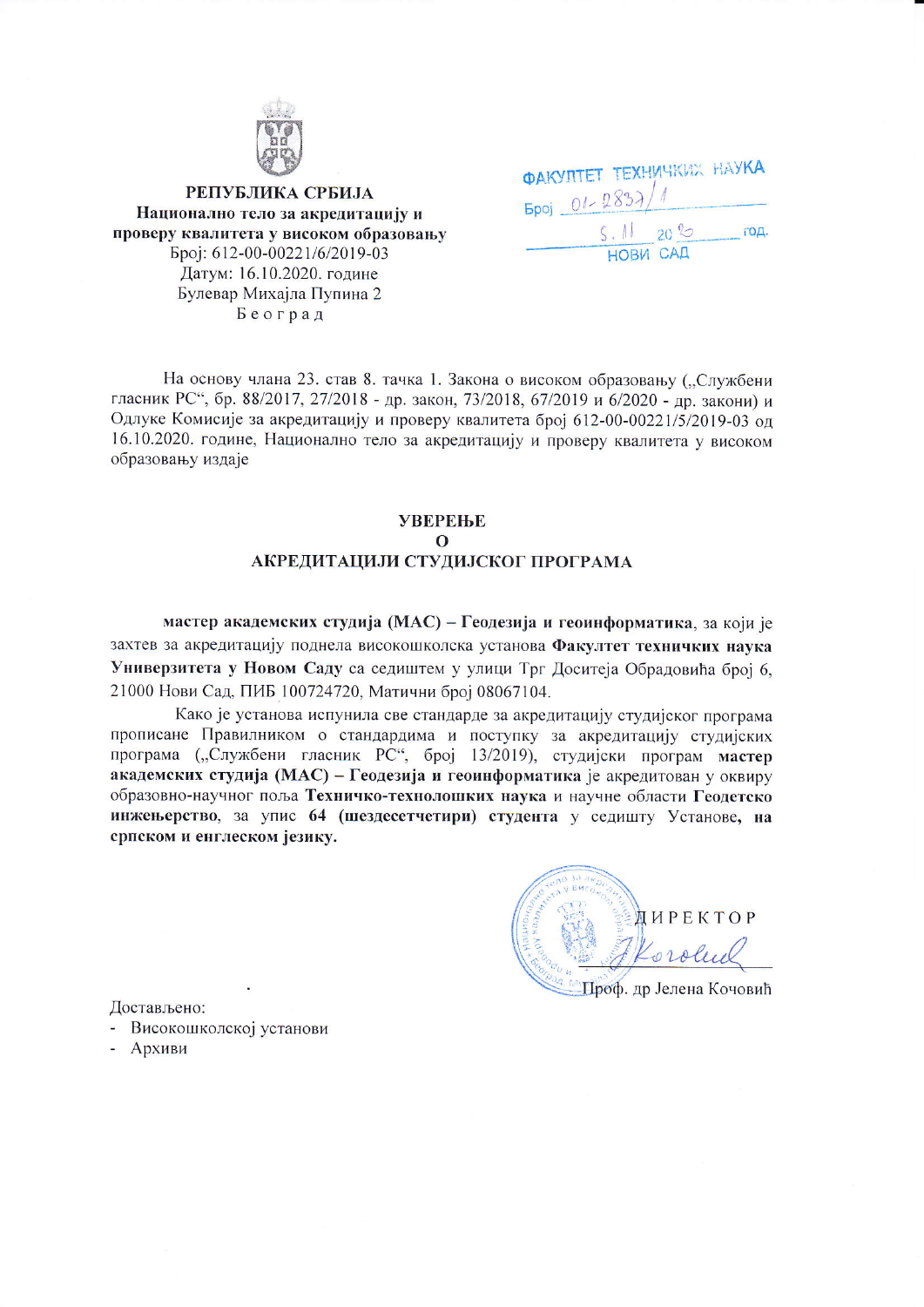

РЕПУБЛИКА СРБИЈА КОМИСИЈА ЗА АКРЕДИТАЦИЈУ И ПРОВЕРУ КВАЛИТЕТА Epoj: 612-00-00637/2014-04 09.04.2014. године Београд

# ДОПУНА УВЕРЕЊА О АКРЕДИТАЦИЈИ СТУДИЈСКОГ ПРОГРАМА МАСТЕР АКАДЕМСКИХ СТУДИЈА

УНИВЕРЗИТЕТ У НОВОМ САДУ - ФАКУЛТЕТ ТЕХНИЧКИХ НАУКА са седиштем у ТРГ ДОСИТЕЈА ОБРАДОВИЋА 6, НОВИ САД, ПИБ: 100724720, Матични број: 08067104, испунио је стандарде прописане Правилником о стандардима и поступку за акредитацију високошколских установа и студијских програма ("Службени гласник РС" број 106/06, 112/08), за акредитацију студијског програма мастер академске студије - ГЕОДЕЗИЈА И ГЕОМАТИКА у оквиру поља техничкотехнолошких наука и то за упис 64 (шездесетчетири) студента у седишту Установе за извођење на српском и енглеском језику.

Ово уверење издаје се на основу члана 16. став 5. тачка 1) Закона о високом образовању ("Службени гласник РС" број 76/05, 100/07, 97/08, 44/10).

Достављено: - високошколској установи - архиви КАПК

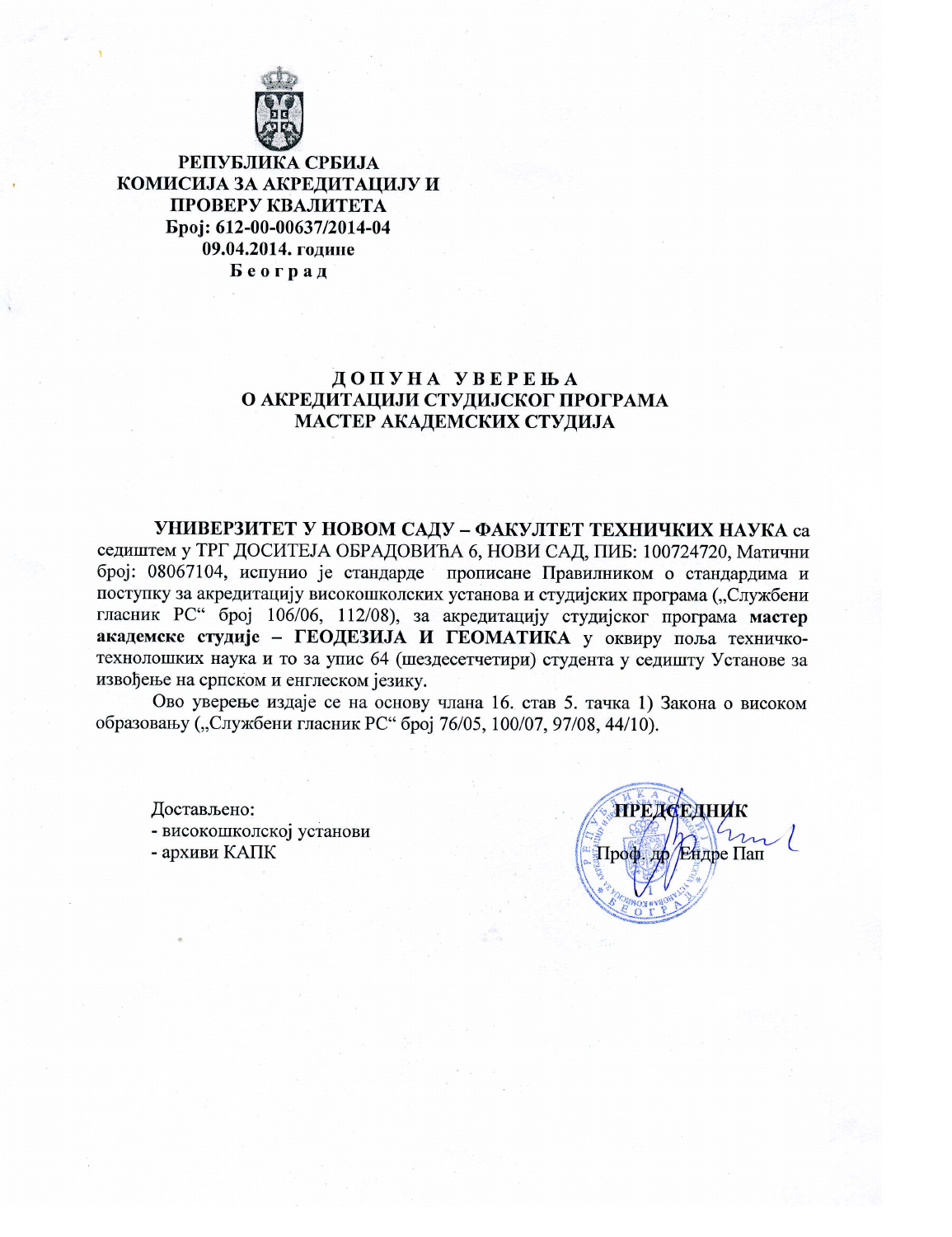

# РЕПУБЛИКА СРБИЈА КОМИСИЈА ЗА АКРЕДИТАЦИЈУ И ПРОВЕРУ КВАЛИТЕТА Epoi: 612-00-01307/2012-04 29.03.2013. године Београд

# **YBEPEHE** О АКРЕДИТАЦИЈИ СТУДИЈСКОГ ПРОГРАМА МАСТЕР АКАДЕМСКИХ СТУДИЈА

Утврђује се да УНИВЕРЗИТЕТ У НОВОМ САДУ - ФАКУЛТЕТ **ТЕХНИЧКИХ НАУКА са седиштем у ТРГ ДОСИТЕЈА ОБРАДОВИЋА 6, НОВИ** САД, ПИБ: 100724720, Матични број: 08067104, испунио је стандарде прописане Правилником о стандардима и поступку за акредитацију високошколских установа и студијских програма ("Службени гласник РС" број 106/06, 112/08), за акредитацију студијског програма мастер академске студије - ГЕОДЕЗИЈА И ГЕОМАТИКА у оквиру поља техничко-технолошких наука, област геодетско инжењерство за упис 32 (тридесетдва) студента у прву годину у седишту Установе, за извођење на српском и енглеском језику.

Ово уверење издаје се на основу члана 16. став 5. тачка 1) Закона о високом образовању ("Службени гласник РС" број 76/05, 100/07, 97/08, 44/10).

Достављено: - високошколској установи

- архиви КАПК

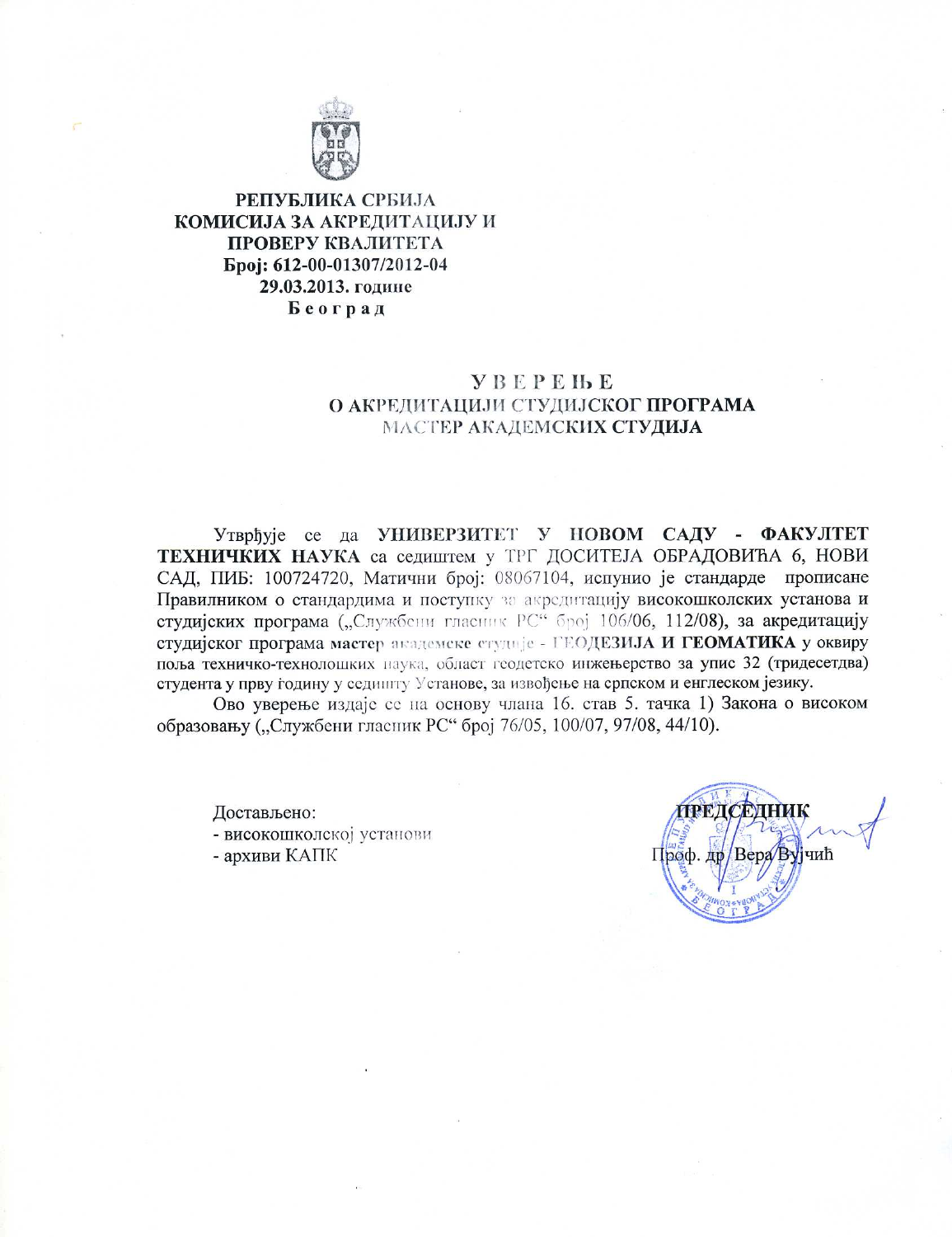

Република Србија КОМИСИЈА ЗА АКРЕЛИТАНИЈУ И ПРОВЕРУ КВАЛИТЕТА Epoi: 612-00-361/2012-04 24. 02. 2012. године Београд

#### ДОПУНА УВЕРЕЊА О АКРЕДИТАЦИЈИ СТУДИЈСКОГ ПРОГРАМА МАСТЕР АКАДЕМСКИХ СТУДИЈА

ФАКУЛТЕТ ТЕХНИЧКИХ НАУКА УНИВЕРЗИТЕТА У НОВОМ САДУ, са седиштем у Новом Саду, Трг Доситеја Обрадовића 6, испунио је стандарде прописане Правилником о стандардима и поступку за акредитацију високошколских установа и студијских програма ("Службени гласник РС" број 106/06, 112/08), за акредитацију студијског програма мастер академске студије ГЕОДЕЗИЈА И ГЕОМАТИКА у оквиру поља техничко-технолошких наука и то за упис 35 (тридесет пет) студената уписаних у прву годину студија у седишту Установе, за извођење наставе на српском и енглеском језику у оквиру одобреног броја студената.

Ова допуна уверења издаје се на основу члана 16. став 8. тачка 1) Закона о високом образовању ("Службени гласник РС" број 76/05, 100/07, 97/08, 44/10).

Достављено: - Високошколској установи - архиви КАПК

ПРЕДСЕДИТИК